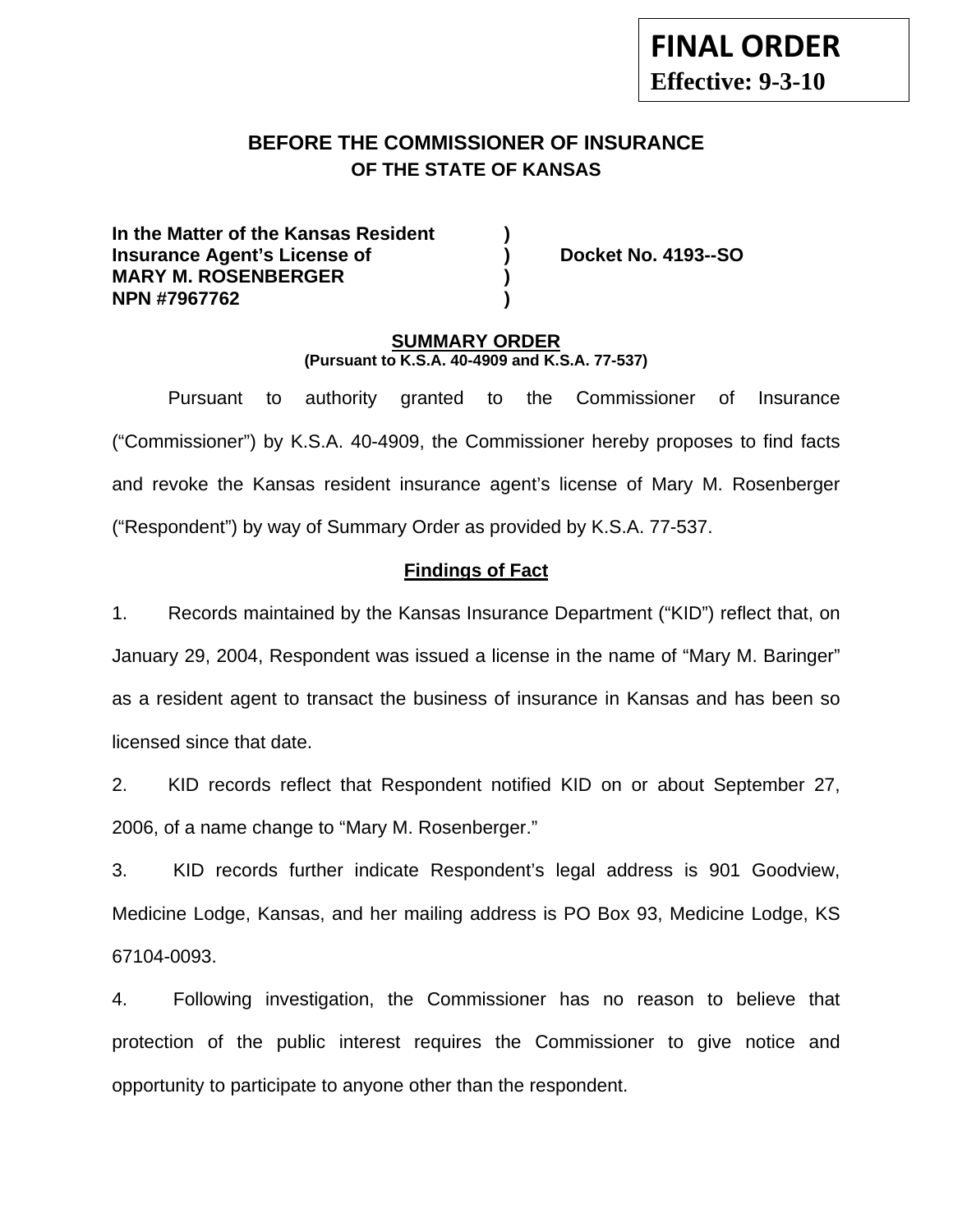5. Following investigation, the Commissioner finds evidence sufficient to support the following findings of fact:

6. By letter dated May 27, 2010, James Welch, Director, KID Consumer Assistance Division, asked if Respondent if she is the "Mary M. Rosenberger" (alias, "Mary M. Thomas") shown on the Kansas Department of Corrections offender information enclosed with the letter and if the advertisement enclosed was hers. The letter stated her response was due within fifteen working days.

7. The Department of Corrections record enclosed reflected that Mary M. Rosenberger, also known as Mary M. Thomas, born September XX, 1963, had been incarcerated on felony drug convictions from June 1999 until paroled in March 2002, and the sentences expired October 13, 2003. The date of birth matched KID records for Respondent.

8. The Yellowpages.com listing enclosed contained a review posted by "Rosenberge" on April 14, 2010, that stated, "We want to take care of all your insurance needs . . . We specialize in Commercial insurance with our 2600 companies . . ."

9. Respondent did not respond within 15 days and has not responded to date.

10. On May 5, 2010, in Hutchison Municipal Court case number 10-798, Respondent was convicted of driving without liability insurance, a misdemeanor.

11. By letter of July 20, 2010, counsel for KID wrote to Respondent at her address of record and invited Respondent to reply within 15 business days if she disputed the above facts.

12. To date, Respondent has not replied, and the letter has not been returned.

2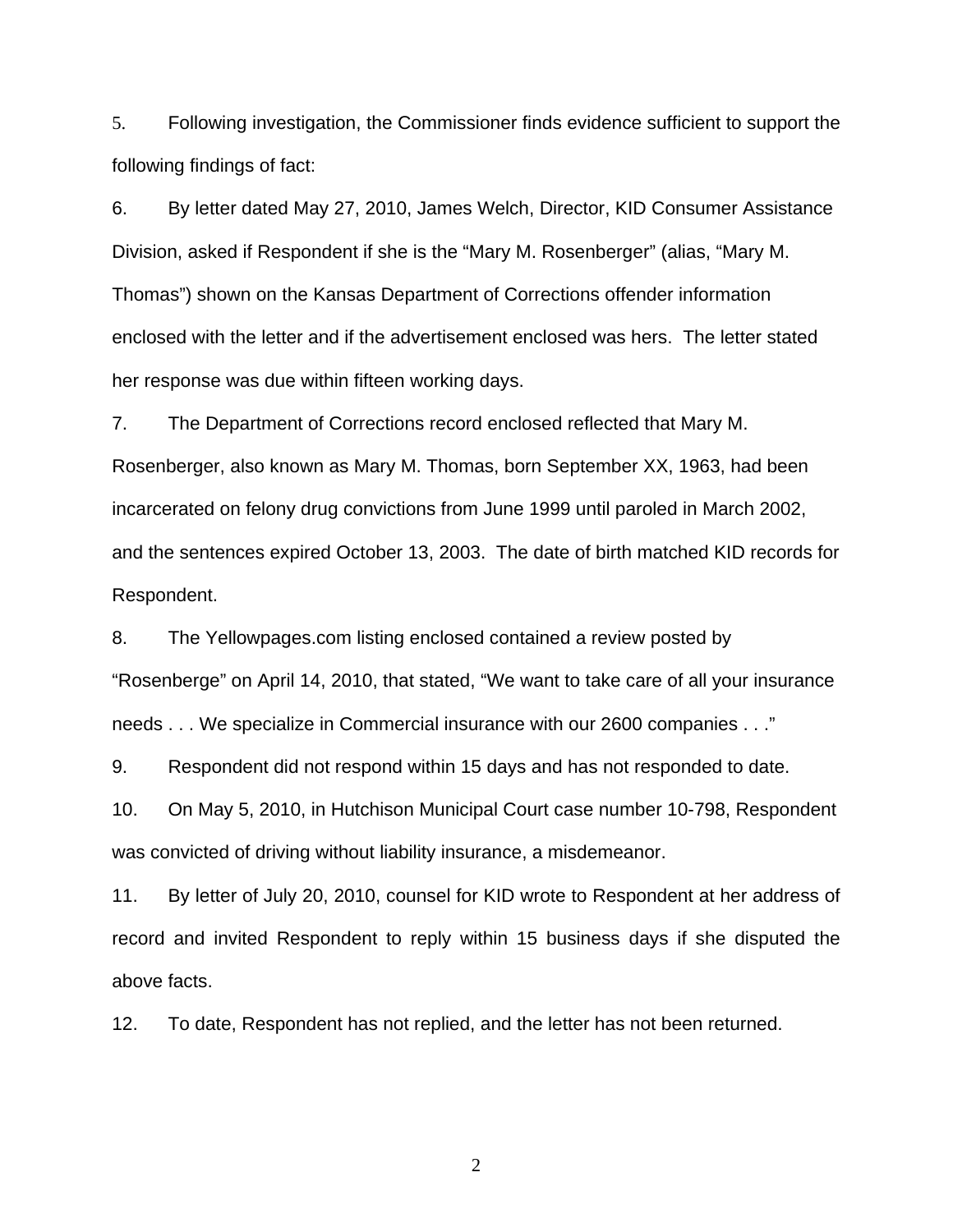13. Additionally, criminal history information for the name "Mary M. Rosenberger" and Respondent's date of birth includes a 1998 misdemeanor conviction of giving a worthless check in Crawford County District Court. The existence of this history and the absence of the alias "Baringer" in the criminal history report support the inference that Respondent applied for a license under the alias "Mary M. Baringer" in order to hide material criminal history.

#### **Applicable Law**

14. K.S.A. 40-4909(a) provides, in relevant part:

"The commissioner may deny, suspend, revoke or refuse renewal of any license issued under this act if the commissioner finds that the applicant or license holder has

(1) Provided incorrect, misleading, incomplete or untrue information in the license application.

(2) Violated: (A) Any provision of chapter 40 of the Kansas Statutes Annotated, and amendments thereto, or any rule and regulation promulgated thereunder; . . .

(8) Used any fraudulent, coercive, or dishonest practice, or demonstrated any incompetence, untrustworthiness, or financial irresponsibility in the conduct of business in this state or elsewhere. . . ." K.S.A. 40-4909(a).

15. The Commissioner may impose a civil penalty of up to \$1000 for each failure to

respond to a proper inquiry of the Commissioner. K.S.A. 40-2,125(b)

16. In addition, the Commissioner may revoke any license issued under the Insurance Agents Licensing Act if the Commissioner finds that the interests of the insurer or the insurable interests of the public are not properly served under such license. K.S.A. 40-4909(b).

#### **Conclusions of Law**

17. The Commissioner has jurisdiction over Respondent as well as the subject matter of this proceeding, and such proceeding is held in the public interest.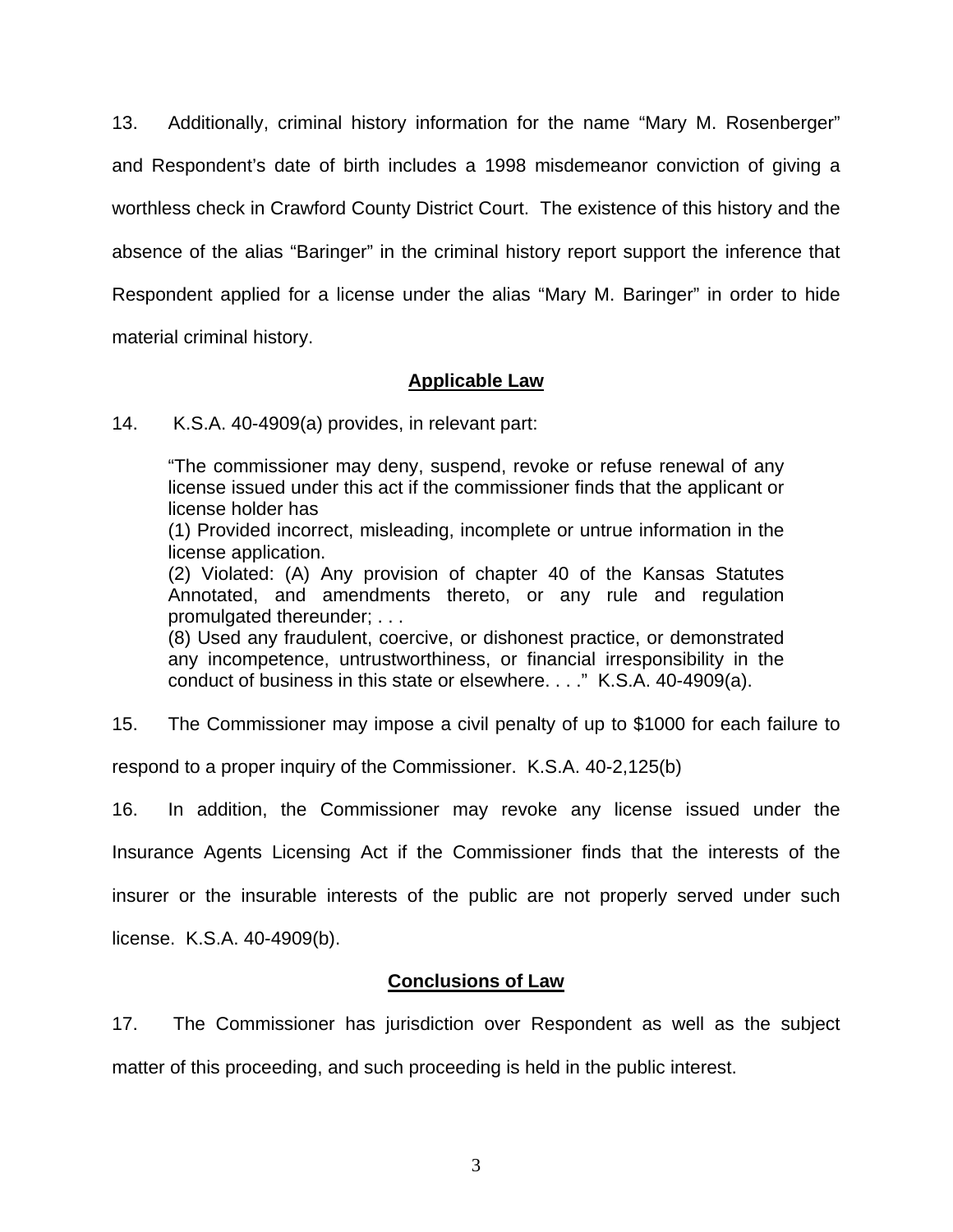18. The Commissioner finds, based on the facts contained in paragraph 1, 7, and 14, that Respondent's license may be revoked pursuant to K.S.A. 40-4909(a)(1) because Respondent provided incorrect, misleading, incomplete, or untrue information in her license application. Further, the Commissioner finds that Respondent's criminal history was a material matter and the license would not have been issued had Respondent fully disclosed the convictions that were obscured by the use of an alias.

19. The Commissioner finds, based on the undisputed facts contained in paragraphs 8, 10, and 14, that Respondent's license may be revoked pursuant to K.S.A. 40- 4909(a)(8) because Respondent has used fraudulent or dishonest practices and demonstrated untrustworthiness or financial irresponsibility in the conduct of business.

20. The Commissioner finds, based on the facts contained in paragraphs 6 and 9, that Respondent's license may be revoked, pursuant to K.S.A. 40-4909(a)(2)(A), because Respondent has violated a provision of the chapter 40 of the Kansas Statutes Annotated, K.S.A. 40-2,125, by failing to respond to a proper inquiry from the Commissioner.

21. Further, Respondent failed to report a misdemeanor conviction within 30 days as required by K.A.R. 40-7-9(a), and that the nature of the conviction, driving without liability insurance, demonstrates financial irresponsibility.

22. Based on the foregoing findings, the Commissioner concludes that sufficient grounds exist for the revocation of Respondent's insurance agent's license pursuant to K.S.A. 40-4909(a).

4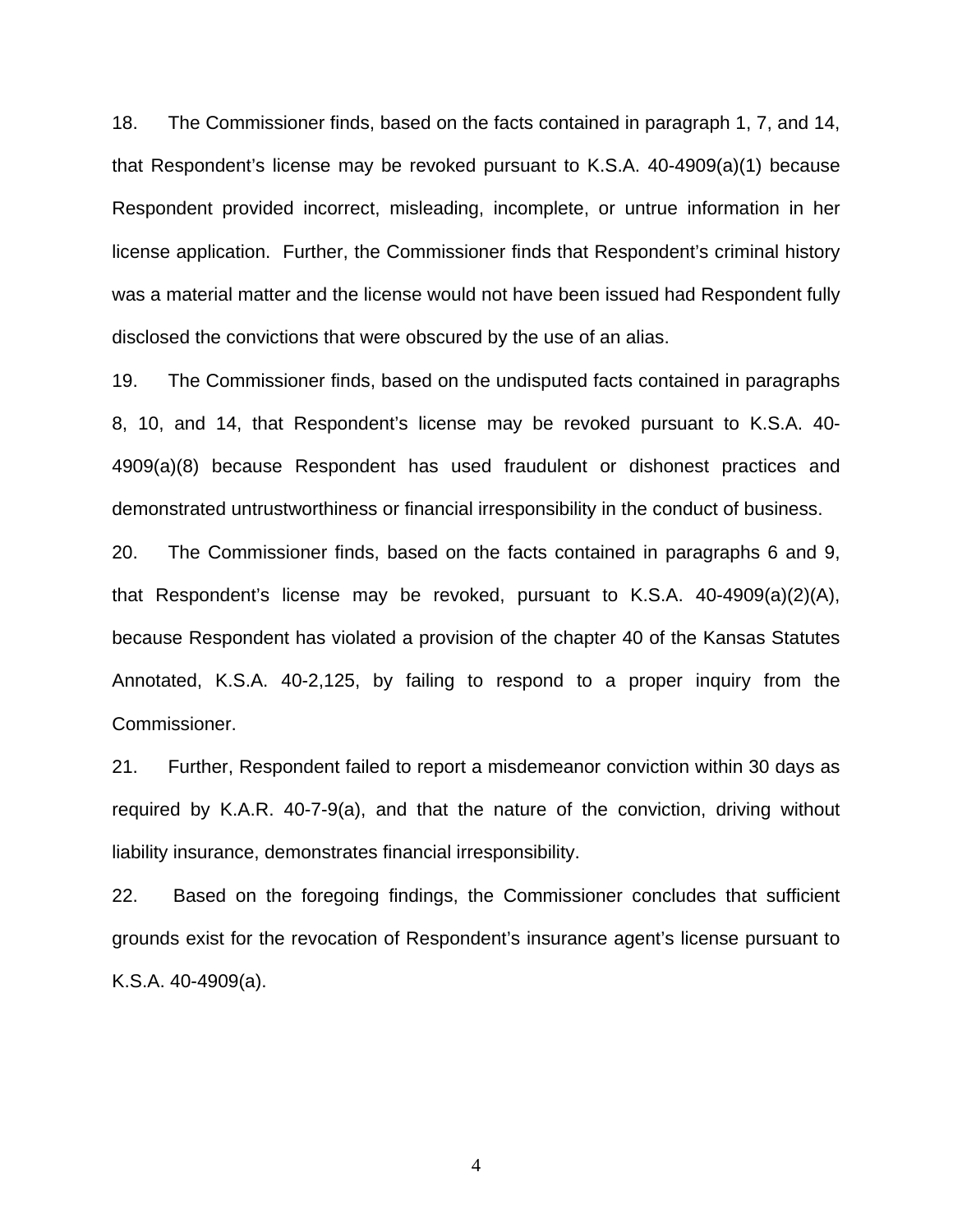23. The Commissioner further concludes Respondent's license may be revoked pursuant to K.S.A. 40-4909(b) because such license is not properly serving the interests of the insurer and the insurable interests of the public.

24. Based on the facts and circumstances set forth herein, it appears that the use of summary proceedings in this matter is appropriate, in accordance with the provisions set forth in K.S.A. 77-537(a), in that the use of summary proceedings does not violate any provision of the law, the protection of the public interest does not require the KID to give notice and opportunity to participate to persons other than Respondents, and after investigation, KID believes in good faith that the allegations will be supported to the applicable standard of proof.

 **IT IS THEREFORE ORDERED BY THE COMMISSIONER OF INSURANCE THAT** the Kansas resident insurance agent's license of **MARY M. ROSENBERGER** is hereby **REVOKED. It is further ordered,** that **MARY M. ROSENBERGER** shall **CEASE and DESIST** from the sale, solicitation, or negotiation of insurance and/or receiving compensation deriving from the sale, solicitation, or negotiation of insurance conducted on and after the effective date of this order.

5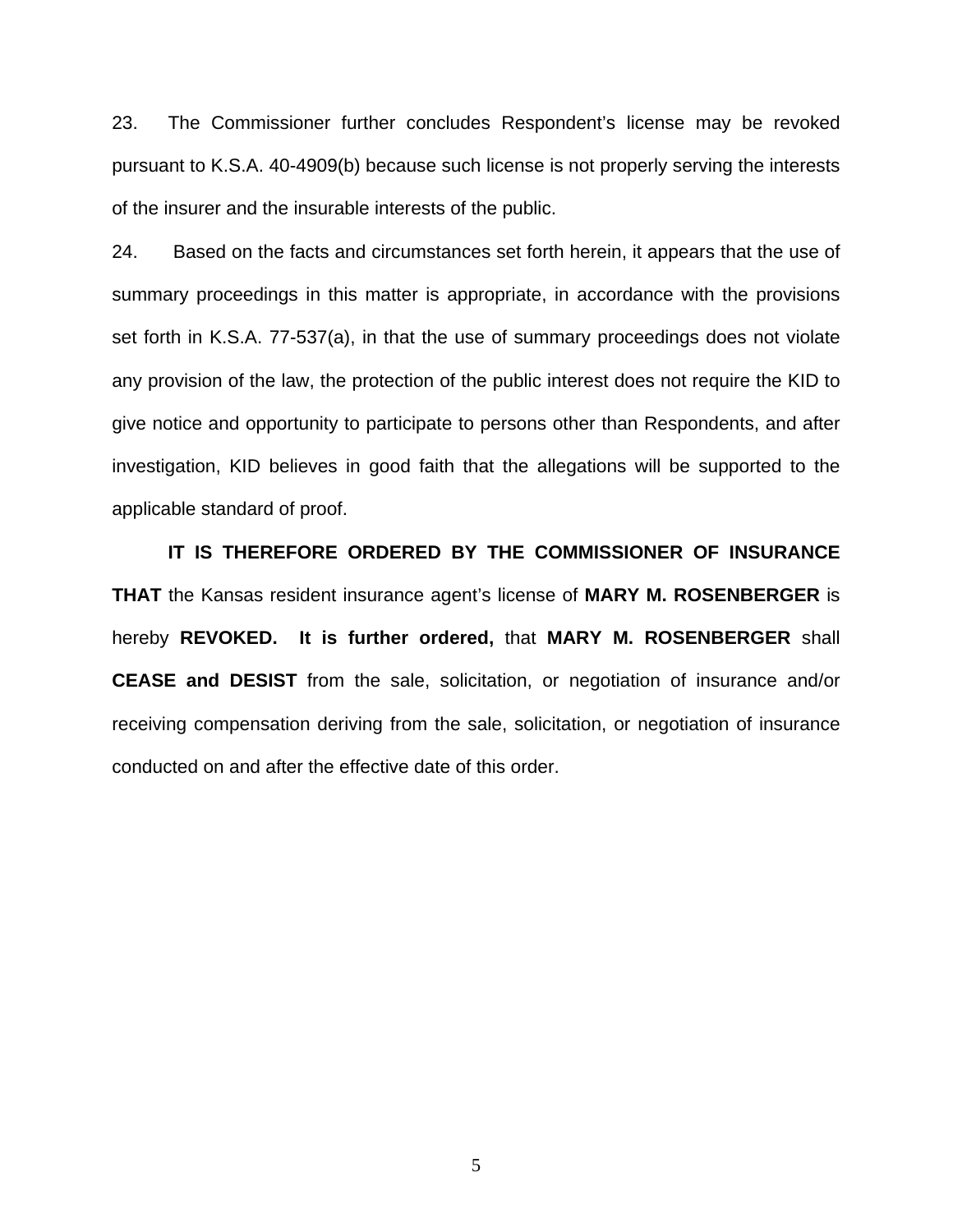### **IT IS SO ORDERED THIS \_\_16th\_\_ DAY OF AUGUST 2010, IN THE CITY OF TOPEKA, COUNTY OF SHAWNEE, STATE OF KANSAS.**



/s/ Sandy Praeer Sandy Praeger Commissioner of Insurance

 \_/s/ John W. Campbell\_\_\_\_\_\_\_\_\_\_\_\_\_ John W. Campbell General Counsel

## **NOTICE OF RIGHTS TO HEARING AND REVIEW**

## **Within fifteen (15) days of the date of service of this Summary Order,**

**Respondent** may submit a written request for a hearing pursuant to K.S.A. 77-537 and

K.S.A. 77-542. Any request for a hearing should be addressed to the following:

 John W. Campbell, General Counsel Kansas Insurance Department 420 S.W. 9<sup>th</sup> Street Topeka, Kansas 66612

If a hearing is requested, the Kansas Insurance Department will serve notice of the time and place of the hearing and information on procedures, right of representation, and other rights of parties relating to the conduct of the hearing.

**If a hearing is not requested in the time and manner stated above, this Summary Order shall become effective as a Final Order upon the expiration of time for requesting a hearing.** In the event Respondent files a Petition for Judicial Review, pursuant to K.S.A. 77-613(e), the agency officer to be served on behalf of the Kansas Insurance Department is